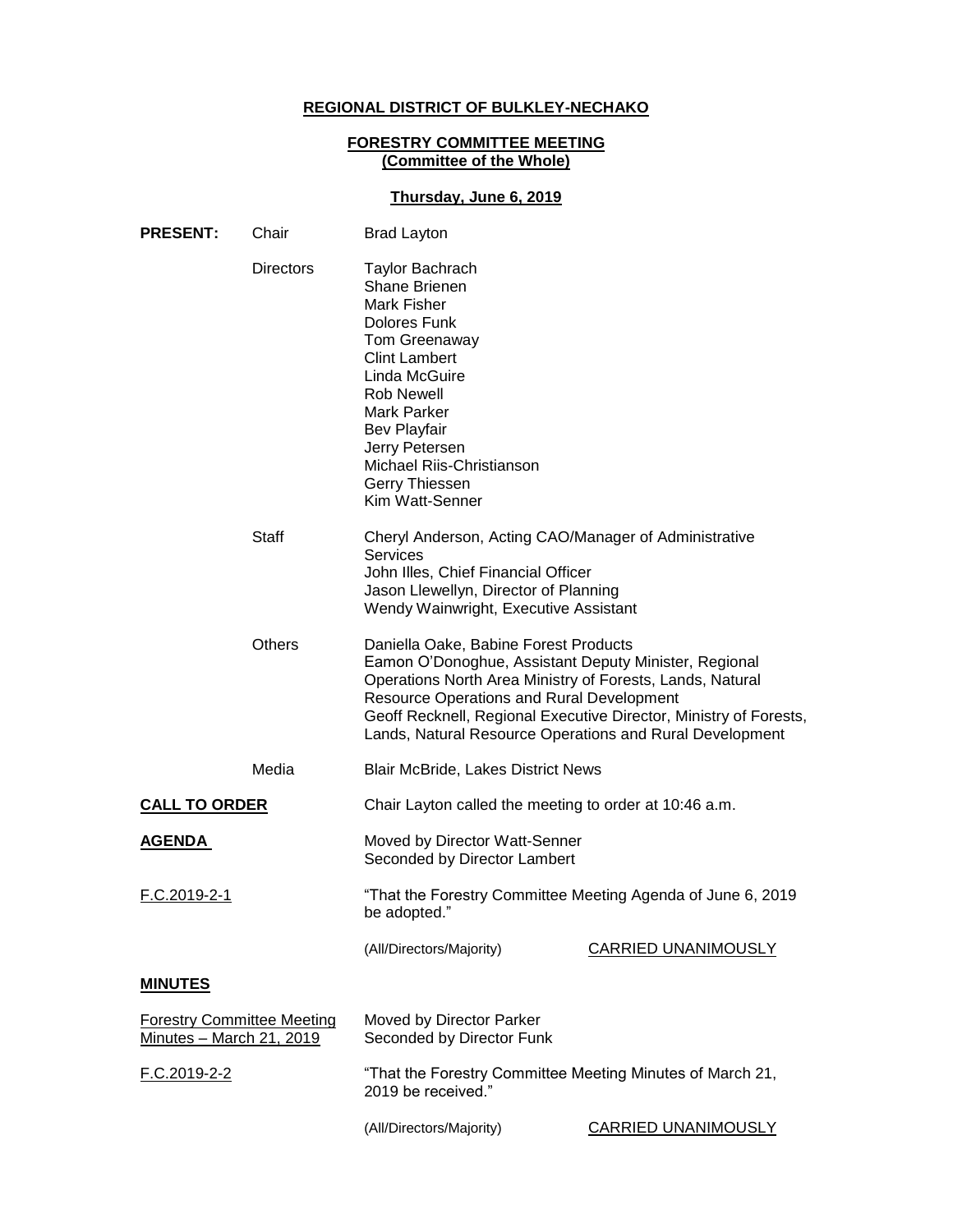# **DELEGATION**

#### **MINISTRY OF FORESTS, LANDS, NATURAL RESOURCE OPERATIONS AND RURAL DEVELOPMENT – Eamon O'Donoghue, Assistant Deputy Minister, Regional Operations North Area and Geoff Recknell, Regional Executive Director, Skeena Update re: Interior Forest Revitalization, FRPA (***Forest and Range Practices Act***) renewal and Community/Forestry Resilience**

Chair Layton welcomed Eamon O'Donoghue, Assistant Deputy Minister, Regional Operations North Area, and Geoff Recknell, Regional Executive Director, Skeena, Ministry of Forests, Lands, Natural Resource Operations and Rural Development.

Mr. O'Donoghue spoke of the following:

- $\triangleright$  Currently there is more mill capacity than trees on the land base
- $\triangleright$  Adjustments will need to take place
- $\triangleright$  Will be challenging for communities
- $\triangleright$  The mid-term is now
- Current BC NDP Government, when elected, recognized the need for change and to have more forest sector benefits into communities
	- o Number of jobs created and held in communities
	- o How communities can have more value from the forest
	- o Benefits accrued back to communities
	- o Initiatives to mitigate some of the impacts
	- o Bring communities back into forest management

### **Interior Forest Revitalization (IFR):**

- o Focused on declining Allowable Annual Cut's
- o Addressing what to do and the impact to communities
- o Utilize fiber more effectively to create and keep more jobs in communities:
	- o e.g. utilize waste
	- $\circ$  What policy changes can be made to help enhance opportunities for businesses to survive and thrive
- $\circ$  Discussion Papers in draft form to be released soon for review in regard to:
	- o Fiber sustainability/utilization
	- o Adding value in the processing chain
		- Investigate alternative manufacturing
	- o Fire Risks for communities
	- o Climate change and forest carbon
		- How to deal with forest carbon and greenhouse gas emissions
		- Reduce risk and being thoughtful about carbon utilization and sequestration
	- o Forest tenure and fiber supply
		- tenure opportunities
		- eg. Bill 22 –FLNRORD legislation reform to allow public interest from communities to be expressed in changes such as transfer of tenures/proposed consolidations
- o Wood product innovation and bio-economy
- o Timber pricing/Softwood Lumber Agreement (dispute):
	- Continue to maintain market pricing through BC Timber sales
	- Moving forward
	- Keeping markets open
- o Resilience of communities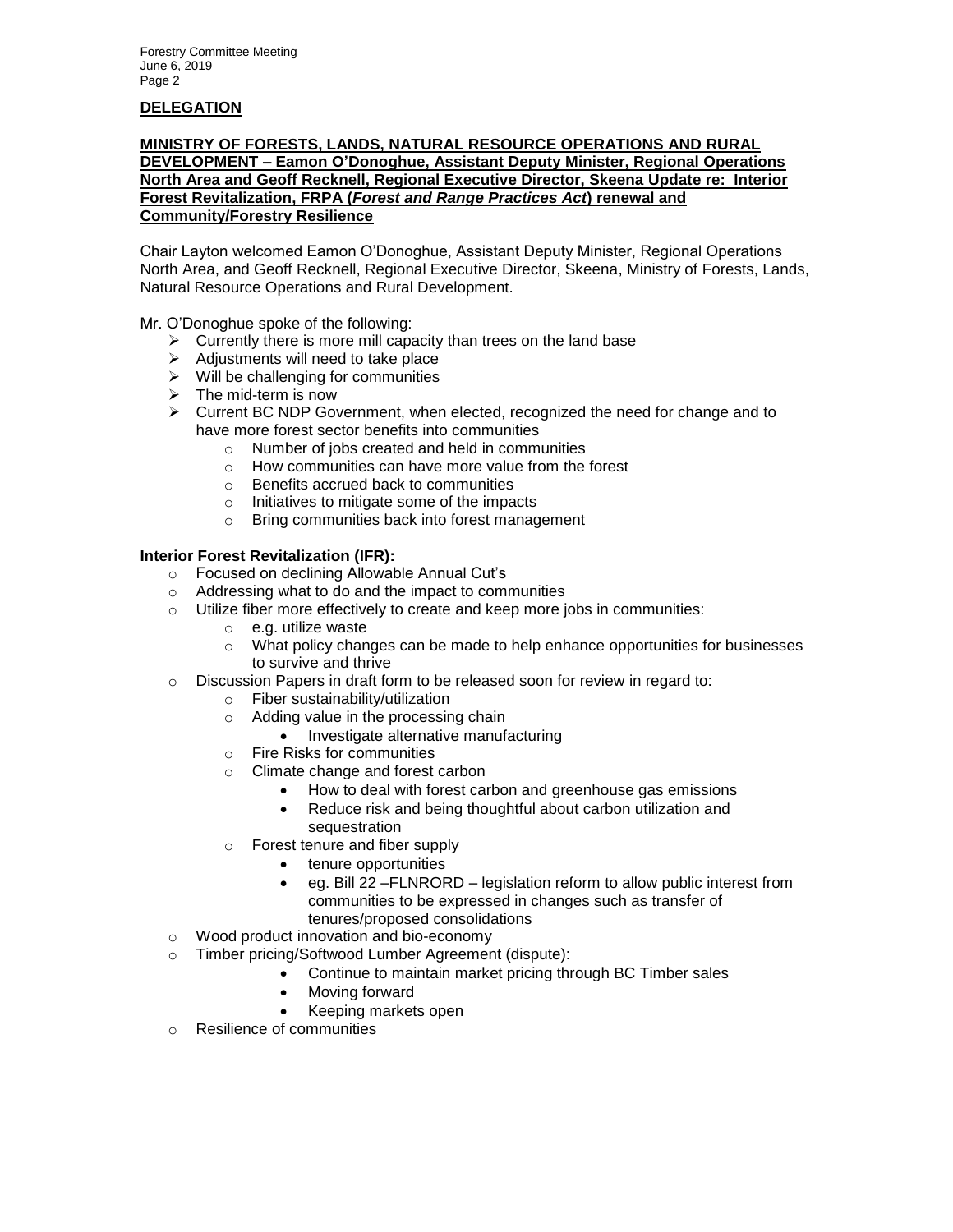#### **MINISTRY OF FORESTS, LANDS, NATURAL RESOURCE OPERATIONS AND RURAL DEVELOPMENT – Eamon O'Donoghue, Assistant Deputy Minister, Regional Operations North Area and Geoff Recknell, Regional Executive Director, Skeena Update re: Interior Forest Revitalization, FRPA (***Forest and Range Practices Act***) renewal and Community/Forestry Resilience (Cont'd)**

- o Proposed engagement process:
	- 1. Timber Supply Analysis Coalitions:
		- a. Intended to be locally lead
		- b. Local government, First Nations, Industry stakeholders
		- c. Province intends to run approximately three at a time "think tank" of what is occurring
		- d. FLNRORD not directly involved and will be coalition led
		- e. Outcomes to be brought to the Deputy Minister for consideration and discussion
	- 2. Engagement Sessions
		- a. Lead by local FLNRORD staff and District Office staff
		- b. Planning sessions in each district along Highway 16 including Terrace, Smithers and Burns Lake, Fort St. James and other locations
		- c. Opportunity to have presentations, ask questions and conduct break out groups to discuss the Discussion Papers
		- d. Initial engagement session to be completed end of summer 2019.

Director Thiessen mentioned the letter that Premier Horgan spoke of at the COFI Convention April 3-5, 2019 in Vancouver, B.C. that was provided to industry in regard to the engagement process. He noted the importance of communities being provided similar information and communication. Director Thiessen spoke of the uncertainty for potential investors and establishing security in communities to ensure investment opportunities. Mr. O'Donoghue spoke to the letter and noted that the engagement process is to provide an opportunity for communities to have input into the discussion papers that will be released in the near future and will be an opportunity to influence the forest sector going forward. The engagement process will be intensive over the next few months and is a very ambitious timeline with potential recommendations in approximately a year. Director Thiessen requested a copy of the letter that was provided to industry in regard to the engagement process.

Director Funk questioned when the engagement session dates will be released in order to ensure that communities have an opportunity to provide input. Mr. Recknell mentioned that they are sensitive to the summer months and scheduling and will provide the information as soon as it has been confirmed. He also commented that there will be opportunities to provide input and comments beyond the scheduled engagement sessions as well. Mr. Recknell noted they will be sending invitations to stakeholders. Mr. Newell spoke of the importance of including rural representation.

Discussion took place in regard to the importance of providing information to communities that is understandable.

Mr. O'Donoghue defined the issue:

- $\triangleright$  Mountain Pine Beetle and fire impacts have led to the current state of the forests
- $\triangleright$  Government wants to mitigate the depth of the implications to communities
	- $\circ$  Investigating from a policy/legislative point of view as to what can be done to mitigate the impacts
	- o Investigate ways to better utilize fiber left on the land base
	- o Investigating other area successes
	- o Researching various options.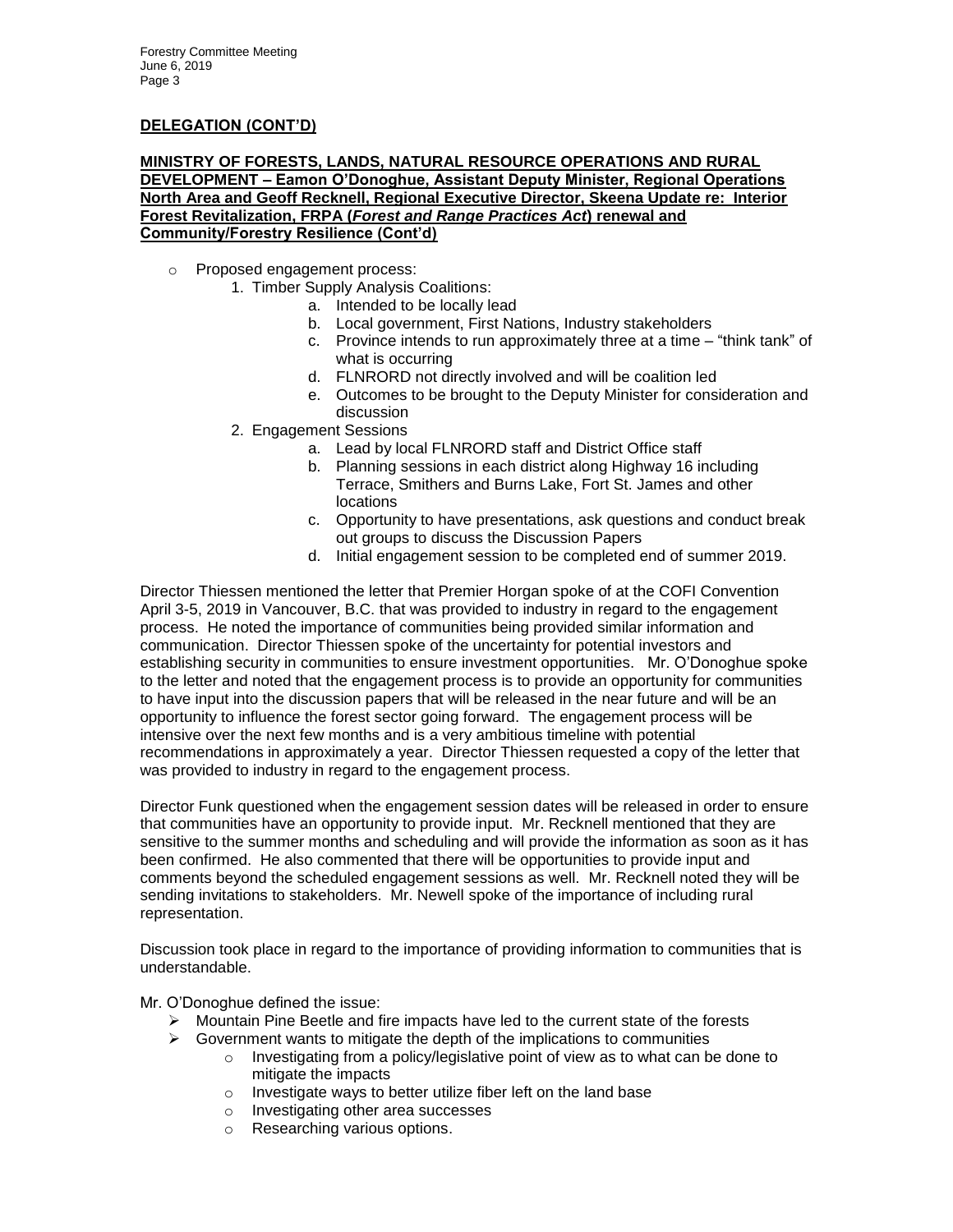## **MINISTRY OF FORESTS, LANDS, NATURAL RESOURCE OPERATIONS AND RURAL DEVELOPMENT (CONT'D)**

Director Newell spoke of fiber utilization along pipeline routes and access areas. Mr. O'Donoghue noted at the time the permits were written consideration was given to salvaging more than what was economically viable. He commented that he will review the conditions that the companies agreed to in regard to the pipeline route and access permit language and provide further information to the Regional Board at its June 20, 2019 meeting.

### *Forests and Range Practices Act* **(FRPA) Renewal**

- $\triangleright$  Linked to the Interior Forest Revitalization (IFR) process and being completed parallel to the IFR process
- $\triangleright$  Reviewing how well FRPA has worked since its implementation in 2004:
	- o What can be done to improve FRPA
	- o Provide District Manager with more authority
	- o Overall good model
	- o Possibility of landscape level planning process:
		- "Go to" document to approve forest activity on the land base
			- Stream line the process
			- More information available immediately
- o Public engagement May 27, 2019 to mid-July 2019:
	- o Ongoing broader conversation throughout the process
	- o Expect legislation to potentially come into effect spring of 2021
	- o Website access to:
		- o Engagement Discussion Paper
		- o Provide direct feedback
		- o Can potentially have a member of the FLNRORD team conducting the renewal process to present to the Regional Board if required
	- o Consideration for more spatial information when plans are approved
		- o proposed workshop at UBCM was declined

#### **Community/Forestry Resilience**

- o Wildfire in relation to communities
- o Timber Supply
	- o Lakes Timber Supply Review (TSR)
		- o Challenging
- $\circ$  How to build more resilience into the forest management land base and how to manage in order to have more resiliency built into the forest management land base
- 
- o Some areas have become dysfunctional due to Mountain Pine Beetle and/or wildfire<br>○ Timber Sustainability, wildlife and biodiversity sustainability or a community safety Timber Sustainability, wildlife and biodiversity sustainability or a community safety perspective - some areas needed to be managed through a more dynamic system that created a more diverse system and could be more resilient to beetle epidemic and or wildfire
- o Investigating a pilot project in the Lakes District Area:
	- Suggested at the Wildfire Resilience Conference in Burns Lake in April 2019 o Created momentum to move forward with initiative
	- o Same geographic area as the LRMP (Land and Resource Management Plan):
		- o Include area based tenures
		- o Community Forest Licences
		- o Woodlot licences
		- o Planning on public land not private land
		- Mindful of parallel processes occurring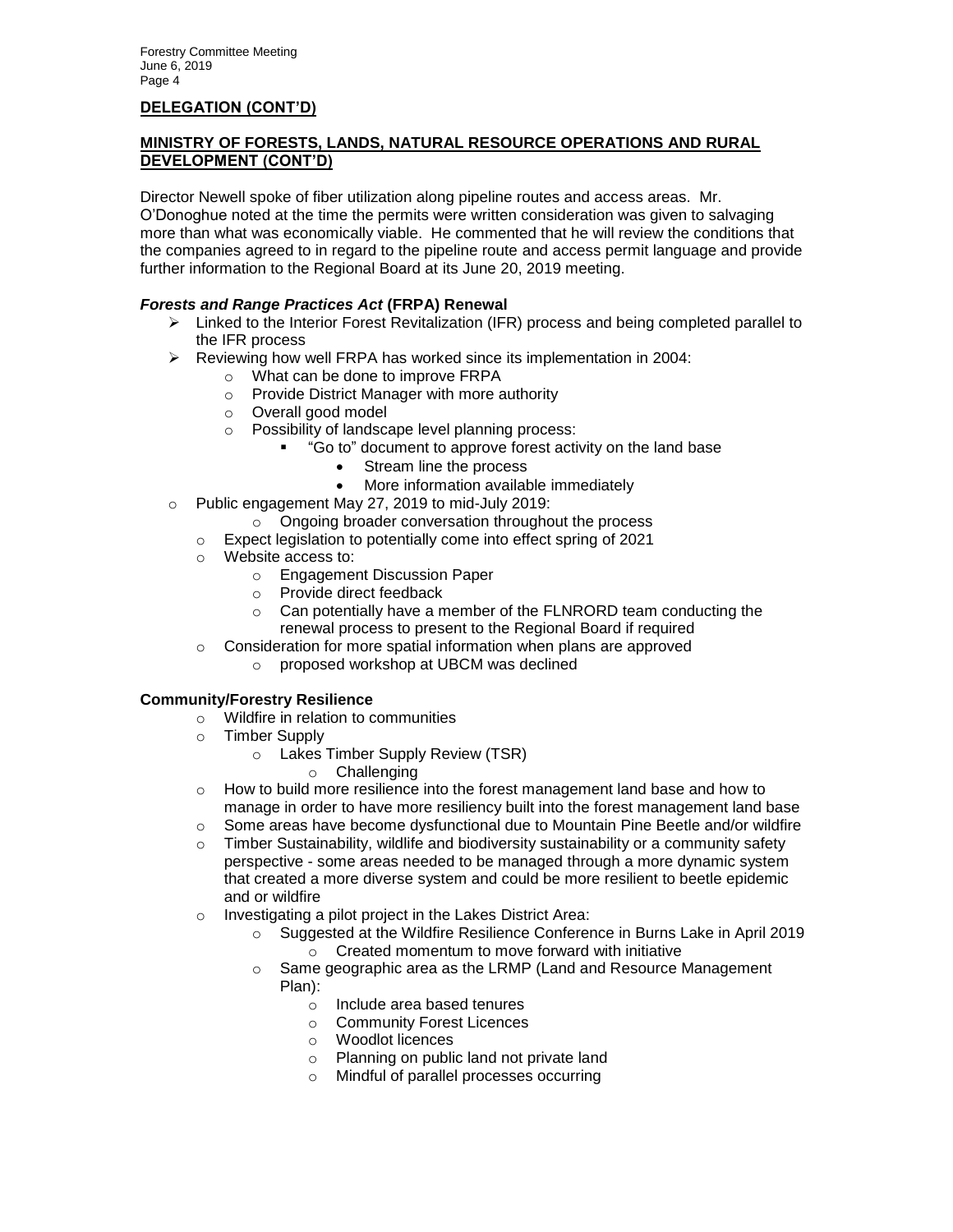### **MINISTRY OF FORESTS, LANDS, NATURAL RESOURCE OPERATIONS AND RURAL DEVELOPMENT (CONT'D)**

- Community planning in regard to wildfire mitigation and protection plans
- TSR separate process but will provide input
- FRPA and IFR processes
- Other considerations
- Engagement with a broad cross section of stakeholders
- o Process/Next Steps
	- o Distinction– most communities familiar with LRMP process and the LRMP still exists
	- o Different objective at the time the LRMP was developed:
		- o Having right balance between economic, park interests and other community values that were managed in the matrix
	- o The pilot project will investigate more of a landscape plan but will consider some objectives eg. Visual Quality Objectives (VQO), etc.
	- o Will have some linkages to regulatory changes and the FRPA renewal process
	- o Summer/early fall 2019
		- o Scoping exercise
			- Early discussions with community leaders/stakeholders
			- Recommendations in regard to timelines, process design
			- Initiate process in fall/winter 2019
			- Full open public process will follow
	- o FLNRORD will provide follow up report as move forward through process

Discussion took place in regard to:

- $\triangleright$  Forestry issues relating to the RDBN:
	- $\circ$  RDBN elected officials have an interest in the economics and sustainability of the area
	- $\circ$  Province listens to local government want to be considerate of implementing policies that are in sync with rural BC and local governments
	- o May be links to Emergency Management
		- Opportunity for conversation in regard to BC Wildfire Service more attention to planning and prevention similar to Regional Districts
	- $\circ$  Opportunity for conversation in regard to forestry landscape level plans and RDBN land use planning
- $\triangleright$  Community input in forest policy is important
- FR (Interior Forest Revitalization)
	- $\circ$  more flexibility to allow companies to transfer cuts to other timber supply areas in terms of beetle epidemics - allow better utilization of forests
		- o Bill 22 received Royal Assent last week of May 2019
		- $\circ$  Contribute to short term benefit to communities in regard to being in the midterm currently
		- $\circ$  Spruce Beetle transfers questions have been asked by a number of stakeholders –Chief Forester considers a number of factors in regard to potential transfers
		- Important that the fairness component is considered
	- $\circ$  Risk assessment and mitigation fire/flooding etc.
		- o Build measures into communities and local governments
		- o FLNRORD will be reviewing through the Lakes District Area Pilot Project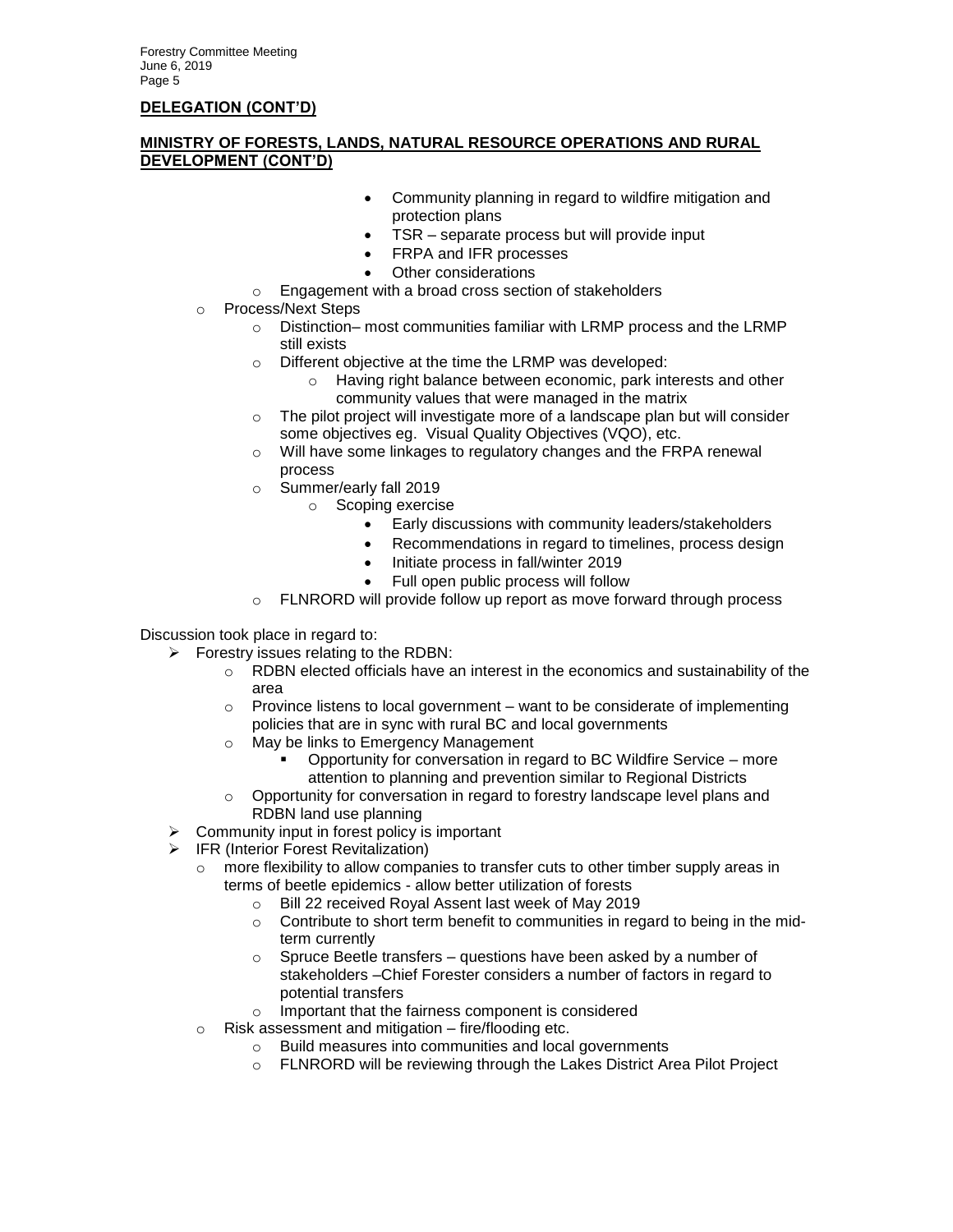## **MINISTRY OF FORESTS, LANDS, NATURAL RESOURCE OPERATIONS AND RURAL DEVELOPMENT (CONT'D)**

- o Midterm now short term (next 20-40 years) considerations:
	- o Incent better utilization of fiber
	- o There will be challenges
	- o Not enough trees for the milling capacity that exists
	- o Attempt to mitigate impact as best can
	- o FLNRORD Rural Development Department
		- o Programs
		- o Grant funding opportunities
	- $\circ$  Staff within FLNRORD go to communities impacted by mill closures to assist with the recovery process moving forward
	- o Important to work together to develop solutions
- June 20, 2019 Regional Board Meeting FLNRORD Delegation
	- o Discussion topics:
		- Timber appurtenancy
		- **Species at Risk**
		- **Forest Tenures**
		- **Salvage**
		- **Economics of the Forest industry** 
			- Peter Jacobsen, Executive Director, Timber Operations, Pricing and First Nations Division, Ministry of Forests, Lands, Natural Resource Operations and Rural Development
- > FRPA renewal
	- $\circ$  address fuel mitigation management within 2 kms municipal boundary zone
	- $\circ$  LRMP values /goals challenges for public safety
		- o can raise the concerns through the FRPA renewal feedback process
- $\triangleright$  Important for continued communications and opportunities to provide feedback and input
	- o Mr. O'Donoghue expressed his willingness to provide further information and continue to present to the Regional Board on topics of concern
- $\triangleright$  Mill shutdowns and curtailments
	- o Markets threatening the vitality and viability of communities
	- o Challenging to attract investment
	- o What impact can local governments have moving forward
	- $\circ$  Impacts to Houston with the closure of the West Fraser Sawmill closure in 2014 and the timber transfer
- $\blacktriangleright$  July 1, 2019 stumpage increase
	- o Supply and demand
	- o Capacity and volume
	- o Softwood Lumber Agreements
	- o Past prices
- ▶ Discussion Paper provided to the Omineca Beetle Action Coalition (OBAC) by Ray Shultz that spoke to Jurisdictions and Jobs
- $\triangleright$  Short term reinvestments in mills being curtailed/cancelled
- $\triangleright$  Examples of forest innovation projects
- $\triangleright$  FLNRORD economic values and objectives being clearly defined
	- $\circ$  Auditor General's audit of FLNRORD in the region in regard to management of cumulative effects
		- **FLNRORD** developed a cumulative effects framework currently has five values
		- Report with the Wet'suwet'en First Nation and Lake Babine Nation with approximately 25 values
		- Work in progress to improve
		- Environmental Stewardship Initiative with five Nations across the Skeena
		- **Mr. O'Donoghue is willing to provide the reports**